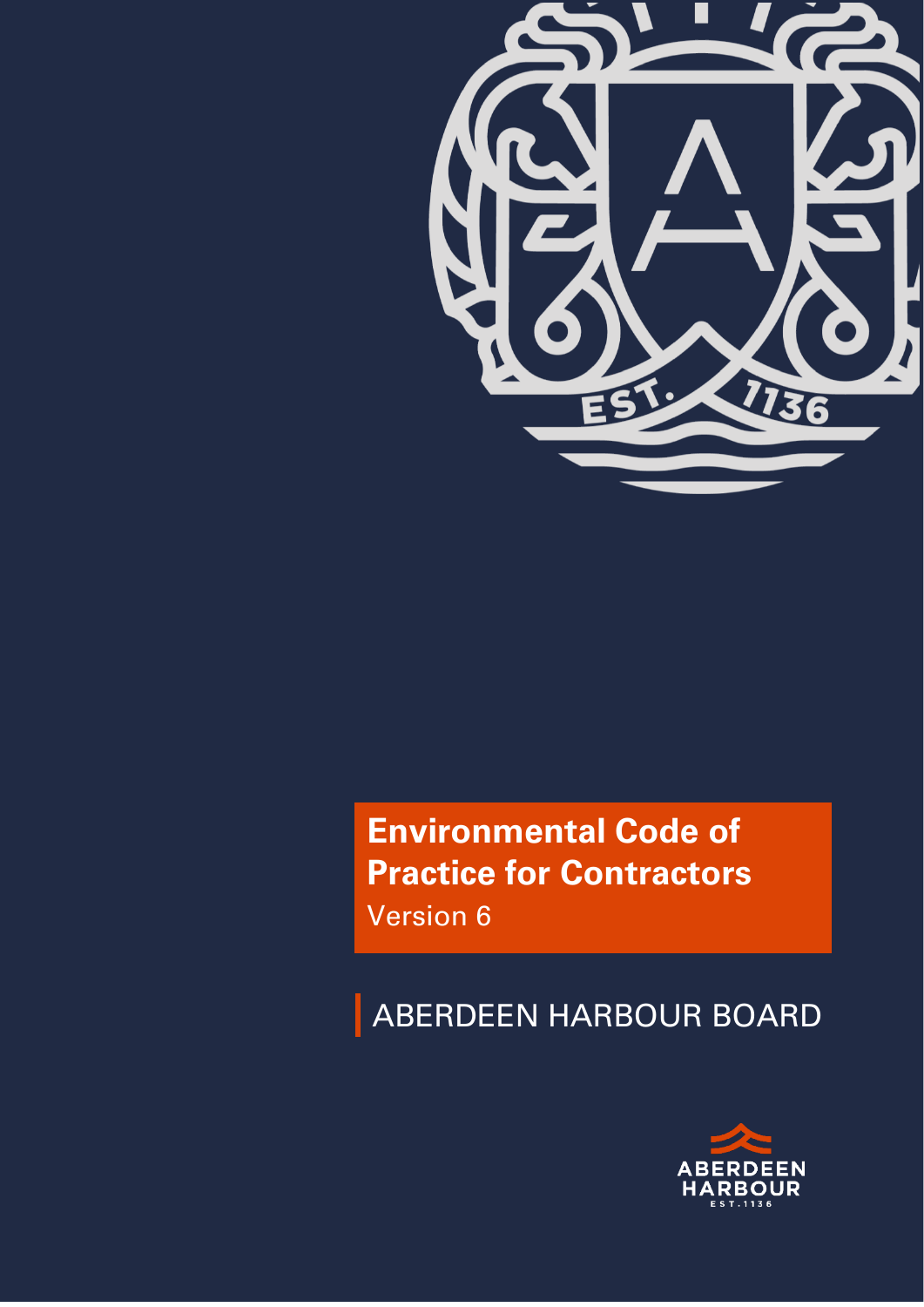## **Contents**

| 1.  |       |  |
|-----|-------|--|
| 2.  |       |  |
| 3.  |       |  |
| 4.  |       |  |
|     | 4.1.  |  |
|     | 4.2.  |  |
|     | 4.3.  |  |
|     | 4.4.  |  |
|     | 4.5.  |  |
|     |       |  |
|     | 5.1.  |  |
|     |       |  |
|     | 6.1.  |  |
| 7.  |       |  |
|     | 7.1.  |  |
|     |       |  |
|     | 8.1.  |  |
| 9.  |       |  |
|     | 9.1.  |  |
| 10. |       |  |
|     | 10.1. |  |
| 11. |       |  |
|     | 11.1. |  |
| 12. |       |  |
|     | 12.1. |  |
| 13. |       |  |

# **Distribution of Controlled Copies**

This may not be the latest version of this document. The most up to date version is always available from the compliance department at Aberdeen Harbour Board.

| Title:              | <b>Environmental Code of Practise</b> |          |                              |
|---------------------|---------------------------------------|----------|------------------------------|
| Status:             | Published                             |          |                              |
| Author:             | Compliance Team                       |          | Approved: Michelle Handforth |
| Issue Date:         | 03 September 2020                     | Version: |                              |
| <b>Review Date:</b> | 03 September 2022                     | Pages:   | 16                           |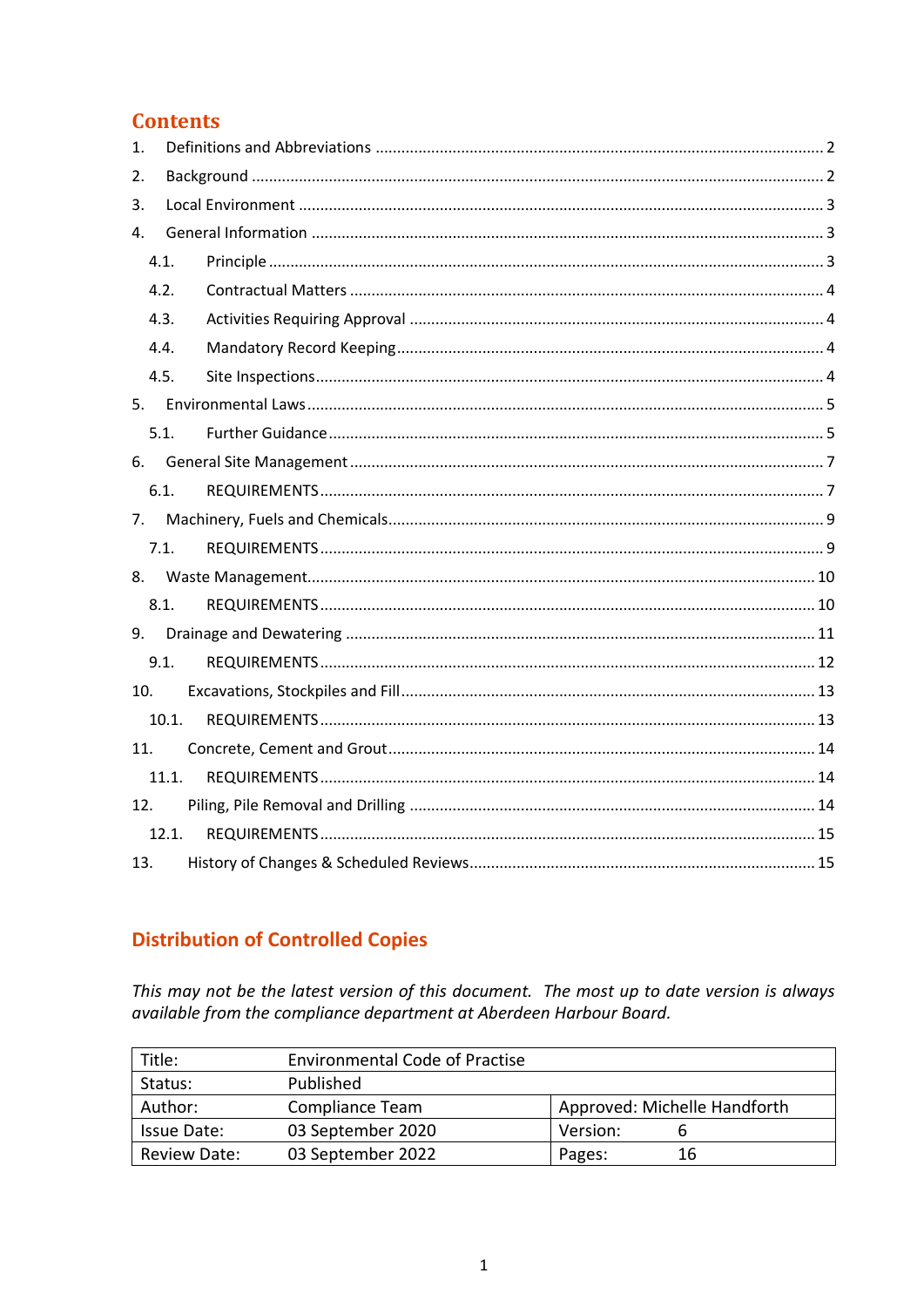# <span id="page-2-0"></span>**1. Definitions and Abbreviations**

In this ECOP, **you** and **your** means the primary contractor, and/or any other persons or subcontractors working for them, under their direction or on their site. **We**, **our** and **us** means Aberdeen Harbour Board, our representatives or agents on site and/or any other person working for us.

Many of the ECoP clauses refer to **reasonably practicable** or **practicable** actions. This means that you must reduce the risk or threat as far as possible, but that you may take in to account the cost and inconvenience of doing so. Bear in mind that it is generally accepted that larger risks and impacts justify greater expense and trouble to control them. If you are ever in doubt about what 'reasonably practicable' means we are happy to discuss this with you but we will retain final say on the matter.

While most of the ECoP clauses are mandatory, several state that you **should** work in a certain way. If you are found not to be working in accordance with a 'should clause' without reasonable justification it will be recorded as a non-conformance. If you are ever in doubt about what 'reasonable justification' is we are happy to discuss this with you but we will retain final say on the matter.

**Open ground** means a permeable surface that is not protected by hard-standing. Such areas allow water and other substances to percolate into the soil where they can cause contamination or affect groundwater quality.

**MHWS** and **MLWS** means Mean High Water Spring tide (4.3m above chart datum) and Mean Low Water Spring tide (0.6m above chart datum) respectively.

Other common abbreviations include: **ACC**, which means Aberdeen City Council; **AHB**, Aberdeen Harbour Board; **MS** Marine Scotland; **SAC**, Special Area of Conservation; **SEPA** the Scottish Environment Protection Agency; **SM** Scottish Ministers; **SNH,** Scottish Natural Heritage and **VTS**, Vessel Traffic Services.

#### <span id="page-2-1"></span>**2. Background**

The activities for which we employ contractors, like construction and demolition, have been identified as some of the most significant ways in which our operations affect the environment. Even though we are not carrying out these activities ourselves, our duties as stewards of the local environment mean that we must exercise control over the people doing them for us.

We do this by including an Environmental Code of Practice (EcoP) in our contract with you, which explains the minimum requirements for control measures while you work for us. The EcoP has been developed to protect the particular sensitivities of the environment in the harbour area and we believe this approach is the best way to minimise harm to the environment without being unduly prescriptive about the way you manage your work.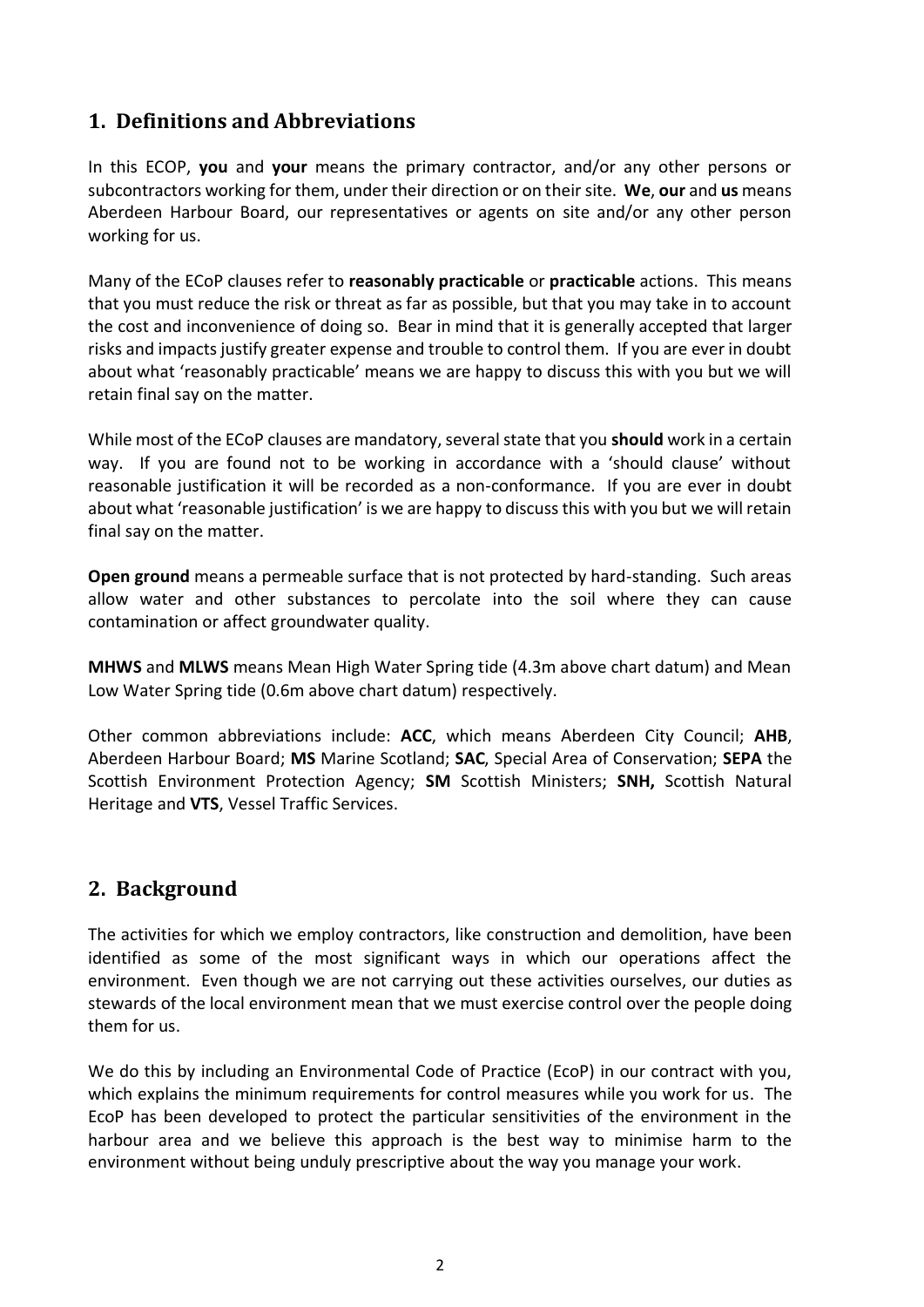If required, project specific environmental risk assessments will be produced for high risk activities.

# <span id="page-3-0"></span>**3. Local Environment**

Aberdeen Harbour is located in the River Dee, one of Scotland's most important rivers and a Special Area of Conservation (SAC). SACs have the highest and strictest protected site status in Europe.

Atlantic salmon are migratory fish that pass through the harbour on their way upstream to spawn in fresh water, with young fish passing through the harbour on their way out to sea where they spend the second part of their life. Otters are also present along the Aberdeenshire coast although they are rarely found foraging within the harbour. Freshwater pearl mussels are only found upstream of the port, but their life cycle is dependent on migratory fish.

Bottlenose dolphins and other cetaceans (e.g. porpoises and whales) are regularly seen in the Harbour Mouth. These animals, resident in the Moray Firth SAC, roam along much of the east coast of Scotland to feed. The protected status given to them by the Moray Firth SAC is in force wherever the animals are.

The harbour is unique in its setting at the centre of Scotland's third largest city, with people living and working right next to our estate. Nuisance impacts like noise, dust, light pollution and smells are common at busy ports and our attempts to control them must be especially effective because these impacts can quickly have a dramatic effect on many people.

The port is also a focal hub of industrial and commercial activity. The impact of things like surface water runoff must be robustly tackled not just because the local water environment is unusually sensitive to them; but because the cumulative impact of many organisations operating in a relatively small area can be disproportionately more significant.

# <span id="page-3-2"></span><span id="page-3-1"></span>**4. General Information**

#### **4.1.Principle**

One of the most important aspects of environmental protection is robust management. This means knowing how your activities affect the environment and understanding the relevant laws, then using this information to make sure you exercise the appropriate degree of control over your staff and subcontractors. Causing environmental damage or knowingly allowing it to take place is an offence so you should, for your own protection, keep records that allow you to demonstrate you have done these things.

Our approach to environmental protection is to reduce risks and impacts using ALARP (As Low As Reasonably Practicable) principles. You should do the same while you are working for us.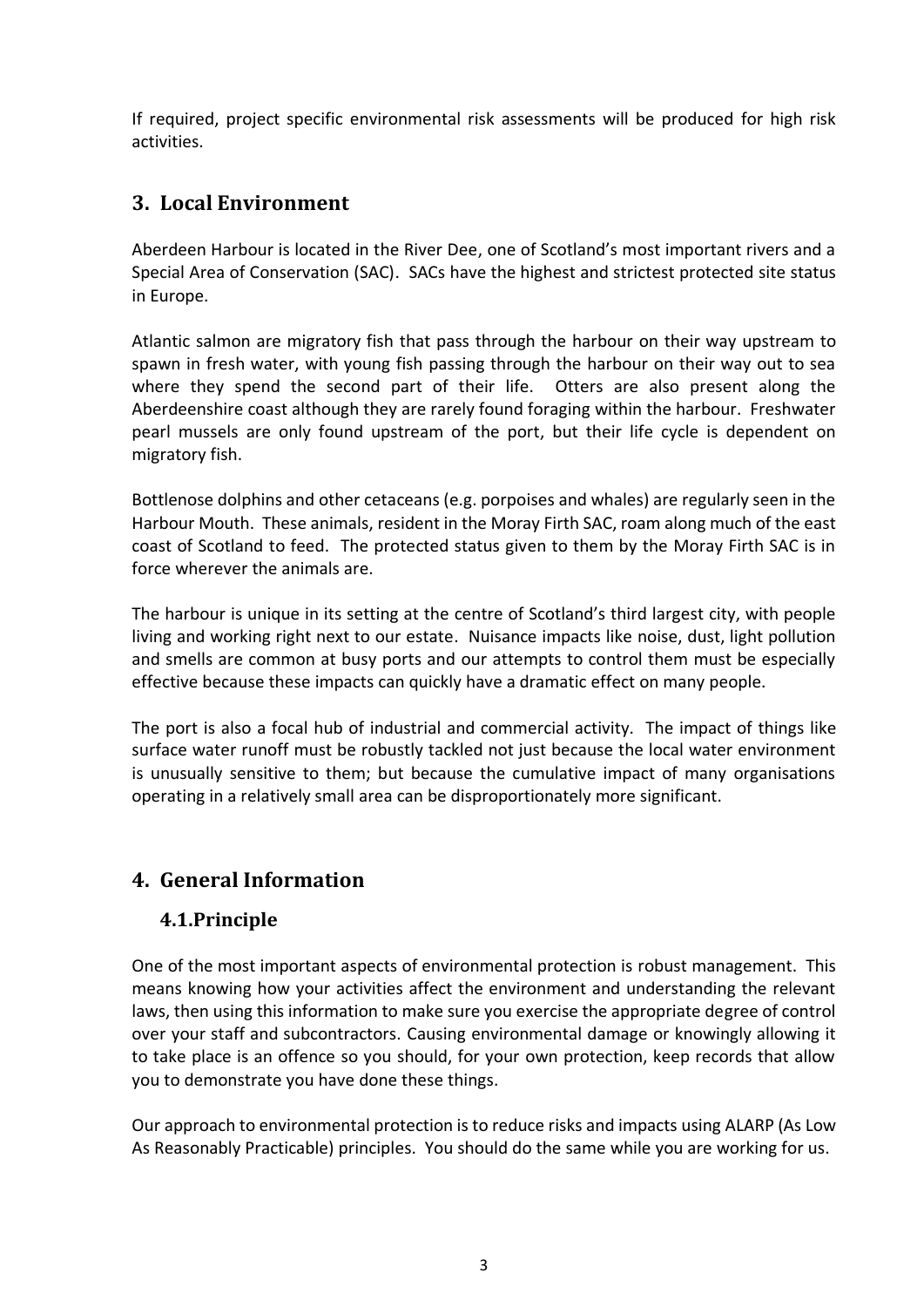When you identify ways to control environmental risks and impacts you should be objective and must not initially consider the cost, effort or inconvenience they cause. You should prioritise potential controls according to the following hierarchy:

- First, measures that *eliminate* the risk by designing it out of the activity.
- Second, measures that *combat* the risk by applying fail-safe protection.
- Last, measures that *minimise* the risk by adopting suitable systems of work.

After you have done this you should consider which of these control measures are reasonably practicable, taking into account what levels of expense or trouble are justified by the size of the risk or impact in question. Bear in mind that it is generally accepted that larger risks and impacts justify greater expense and trouble to control them.

#### <span id="page-4-0"></span>**4.2.Contractual Matters**

The ECoP forms part of our contract with you and you must comply with it. **If you perceive a conflict between the ECOP and any other document issues as part of, under or in accordance with the contract you must advise us immediately and work to the most restrictive interpretation until we agree otherwise.**

#### <span id="page-4-1"></span>**4.3.Activities Requiring Approval**

You will need to request authorisation from us before you start certain activities with high risks or potential long-term impacts. These are indicated in the ECoP with a box.

Unless stated otherwise, you should allow us a fortnight to consider your request. Notwithstanding the conditions of contract, we are unlikely to pay additional costs if your work is delayed because we have not had this amount of time.

#### <span id="page-4-2"></span>**4.4.Mandatory Record Keeping**

You will need to keep records of certain activities with high risks or potential long-term impacts. These are in indicated in the ECoP with a grey highlight.

#### <span id="page-4-3"></span>**4.5.Site Inspections**

We will periodically inspect your site and observe your work. Site inspections may occur without warning and will be followed up with a report indicating areas of non-compliance with the ECoP, identifying risks that we believe are not being sufficiently managed and giving advice. The scale of your work, the significance of the environmental risks and the results of previous inspections will determine how frequently you are visited.

Items recorded on the report are marked as follows: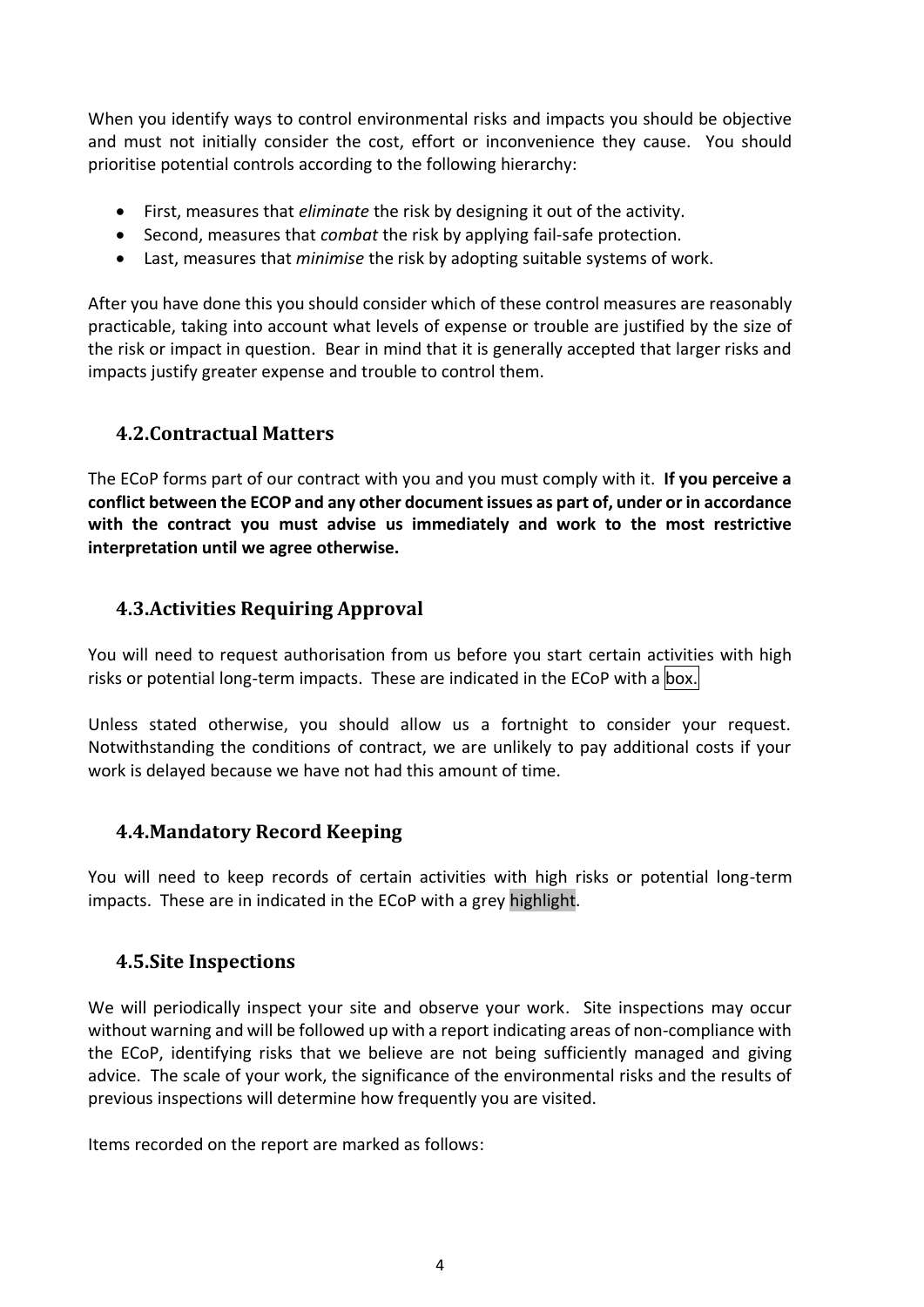- **NC** a 'red' non-conformance means that a threat to the environment is present or imminent. You must stop related work and take corrective action immediately. Compliance with this requirement is not a compensation event under the contract.
- **NC** a 'yellow' non-conformance means that there is a potential threat to the environment. You must take corrective action as soon as reasonably practicable e.g. during a natural pause in the task. Compliance with this requirement is not a compensation event under the contract.
- **NC** a 'blue' non-conformance means that a clause of the ECoP has been partly or wholly waived *in that specific circumstance only* because acceptable alternative measures are in place to protect the environment. Provided those are maintained, no further action is needed.
- **R** a 'red' requirement note is an additional measure to reduce environmental risk. You must stop related work and implement this immediately.
- **R** a 'yellow' requirement note is an additional measure to reduce environmental risk. You must implement this as soon as is reasonably practicable e.g. during a natural pause in the task.
- **A** an advice note contains information that will help you to improve the quality of your operations or reduce environmental risk.

#### <span id="page-5-0"></span>**5. Environmental Laws**

There are many laws to protect the environment and the ECoP is aligned with these. However, you should be aware that the ECoP might not cover all laws that apply to you. **You are responsible, at all times, for understanding what laws apply to your activities and making sure you operate legally.**

Unless indicated otherwise in the contract we will obtain the 'general' authorisation (e.g. planning consent, Marine Licences or SEPA Licences) for the work and supply you with a copy of it. However, you may need other permits to authorise certain activities (e.g. concrete batching plant, crushers, some waste management activity, some types of in-river works and creating temporary discharges to watercourses and sewers). **You are responsible, at all times, for understanding what activities are allowed by the permits you have and obtaining any others you need (obtaining such permits can take several weeks).**

#### <span id="page-5-1"></span>**5.1.Further Guidance**

The following documents provide important information when preparing and implementing your Environmental Management Plan. Of particular importance are the Guidelines for Pollution Prevention (GPPs) which SEPA has prepared to explain what is considered best practice for certain activities. Complying with the GPPs/Pollution Prevention Guidelines (PPGs) will make it less likely you cause environmental harm and, should an incident occur, good record keeping will enable you to show that you have acted responsibly at all times.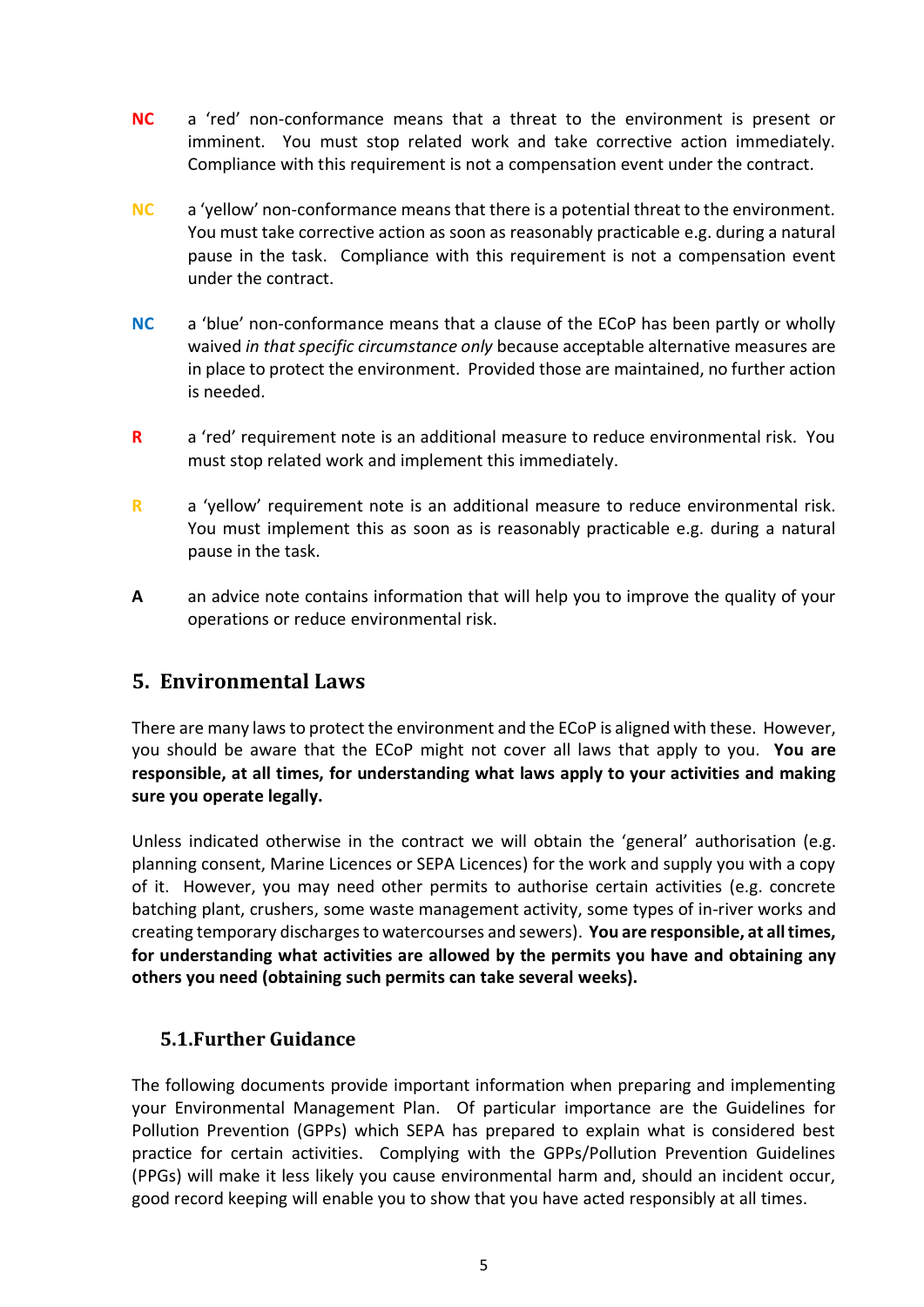- PPG 1 Understanding your environmental responsibilities good environmental
- GPP 2 Above ground oil storage tanks
- GPP 4 Treatment and disposal of wastewater where there is no connection to public foul sewer
- GPP 5 Works and maintenance in or near water. **\*Especially relevant\***
- PPG 6 Working at construction and demolition sites. **\*Especially relevant\***
- GPP 8 Safe storage and disposal of used oils
- GPP 13 Vehicle washing and cleaning.
- PPG 18 Managing fire water and major spillages
- GPP 21 Pollution incident response planning
- PPG 22 Incident response, dealing with spills
- PPG 27 Installation, decommissioning and removal of underground storage tanks.
- Coastal and Marine Environmental Site Guide (second edition) (C744). CIRIA, 2015. **\*Especially relevant\***
- The Water Environment (Controlled Activities) (Scotland) Regulations 2011: A Practical Guide. SEPA, 2016.
- Working with Wildlife: guidance for the construction industry (C691). CIRIA, 2011.

CIRIA [\(http://www.ciria.org\)](http://www.ciria.org/), SEPA (http://www.sepa.org.uk), SNH (http://www.snh.gov.uk) and IEMA [\(http://www.iema.net\)](http://www.iema.net/) websites all provide numerous sources of useful information and guidance.

With regard to waste, SEPA provide excellent guidance at [\(http://www.sepa.org.uk/waste/waste\\_regulation/guidance\)](http://www.sepa.org.uk/waste/waste_regulation/guidance).

Should you need it, our Environmental Advisor will be able to offer guidance. They can be contacted at [info@aberdeen-harbour.co.uk](mailto:info@aberdeen-harbour.co.uk) or 01224 597000.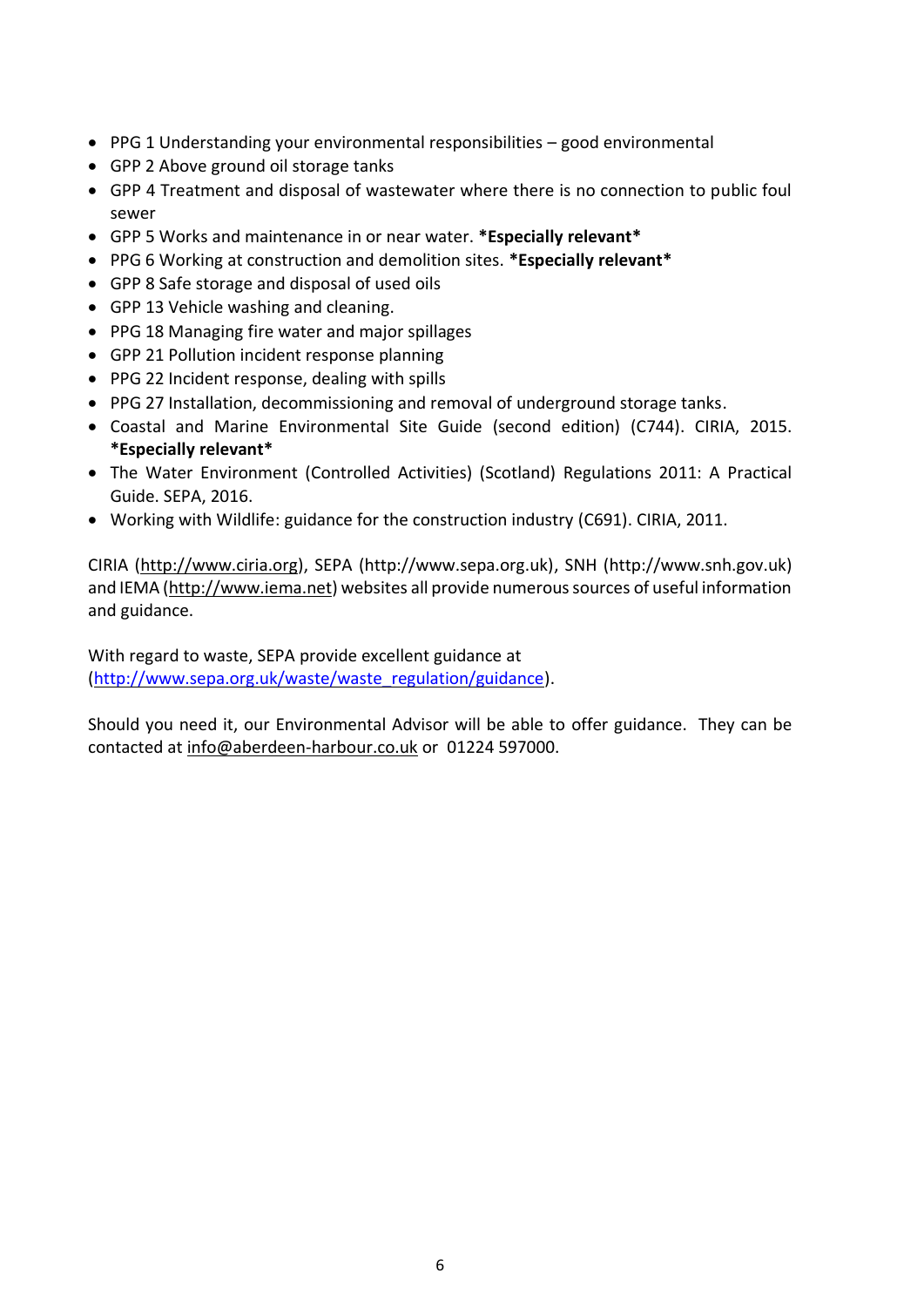## <span id="page-7-0"></span>**6. General Site Management**

#### <span id="page-7-1"></span>**6.1.REQUIREMENTS**

Before starting work, you must prepare an Environmental Management Plan (EMP) and submit it to us for approval. The EMP must:

- a) clearly define roles and responsibilities for environmental matters on site.
- b) list all the activities you will undertake during the contract, identify and risk assess the related environmental impacts and describe the control measures you will implement to reduce or eliminate the impacts.
- c) explain how persons on your site will be made aware of the control measures relevant to their role and how you will verify they are being implemented.

Before starting work, you must prepare an Emergency Response Plan (ERP) and submit it to us for approval. The ERP must:

- a) include a procedure for reporting, responding to, investigating and logging environmental incidents (e.g. fuel spills) of any kind, size or severity.
- b) require a log of incidents and reports to be kept available for inspection in the site office.
- c) make clear that SEPA must be notified immediately if any pollution enters a watercourse, drain or bare ground and that Aberdeen VTS must also be notified if any pollution enters, or could enter, harbour waters (on +44 1224 597000 or VHF Channel 12).
- d) prohibit the use of chemical dispersal agents at any time.
- e) explain how all persons on your site will be made aware of the ERP requirements.

*You are advised, if your site is adjacent to water, to consider employing a specialist pollution response contractor on retainer.*

You may not carry out any work that is audible above background levels at the site boundary other than between Monday to Friday between 0700 and 1900 and Saturday between 0900 and 1600 unless such work is essential for the safety of persons or property.

You must keep your site secure at all times, mark the boundary appropriately and keep any fences and hoardings in a good state of repair.

You must mount an information sign at a prominent location on the site boundary that includes a phone number for the receipt of complaints and enquiries. You must respond to calls within 24 hours of receiving them and keep a log of the nature, date and time of the call and the actions you took. The log must be available for inspection in the site office.

You must keep your site clean, tidy and free of litter.

Before starting work, you must prepare a plan showing haul routes for traffic in both directions between your site and the trunk road network and submit it to us for approval. Your personnel and suppliers should be made aware of these routes. Haul routes outside your site must be kept free of mud and spoil by, as required: covering lorries; providing wheel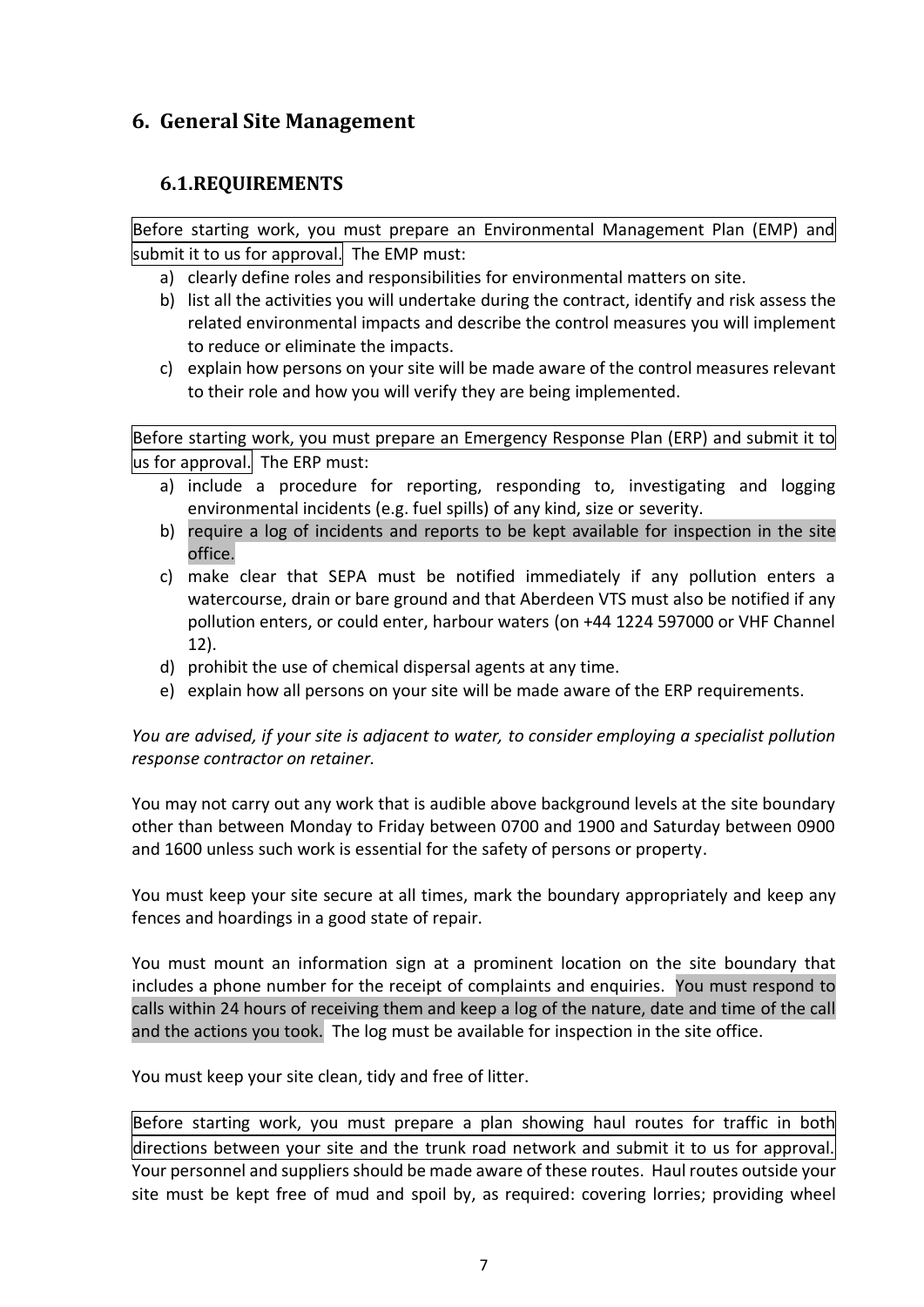washes; maintaining, as far as practicable, hardstanding on haul routes within your site; 'wetting-down' and ensuring all haul routes are regularly swept.

Before starting work, you must familiarise yourself with the layout and nature of any existing services, tanks, pipes and cables on your site and whether they are 'live' or not. All personnel must be made aware of their location and, if they are underground, they should be clearly marked-out on the site itself. When pipes and tanks require removal, they must be purged and cleaned first and if they are to remain buried, pipes should be capped at any cut. Underground tanks should, where practicable, be removed in one piece.

You must arrange artificial lighting in a way that minimises light pollution and, particularly, does not illuminate watercourses (e.g. the river) or dazzle nearby traffic or ships. Lights should be switched off when the site is closed if safety requirements allow this.

You must plan your work and site layout in a way that keeps noisy machinery and activities as far from the site boundary and sensitive receptors (e.g. housing) as practicable. Before carrying out any noisy activity you must check enclosures and acoustic shrouds supplied with the machinery are fitted. Where it is not possible to avoid such activities at the site boundary, your EMP must identify the measures you will take to minimise noise pollution.

You must plan your work, site layout and site boundary enclosures in a way that keeps activities generating dust as far from the boundary and watercourses as possible and prevents dust escaping from the site. If you use sand or high-pressure-water blasting you must enclose the work with screens to prevent dust escaping from the immediate working area and traps to prevent any liquid effluent from entering open ground, watercourses or drains.

If your site is near a watercourse and you intend to use herbicides you must consult with SEPA first. If you encounter invasive plants like Japanese Knotweed or Giant Hogweed on your site you must inform us immediately. You are advised not to disturb them because some (e.g. Giant Hogweed) are toxic to humans.



Giant Hogweed, *Heracleum mantegazzianum* Japanese Knotweed, *Fallopia japonica* by GerardM at nl.wikipedia by MdE (Wikipedia-de),



Creative Commons Attribution-Share Alike 3.0 UnportedCreative Commons Attribution-Share Alike 3.0 Germany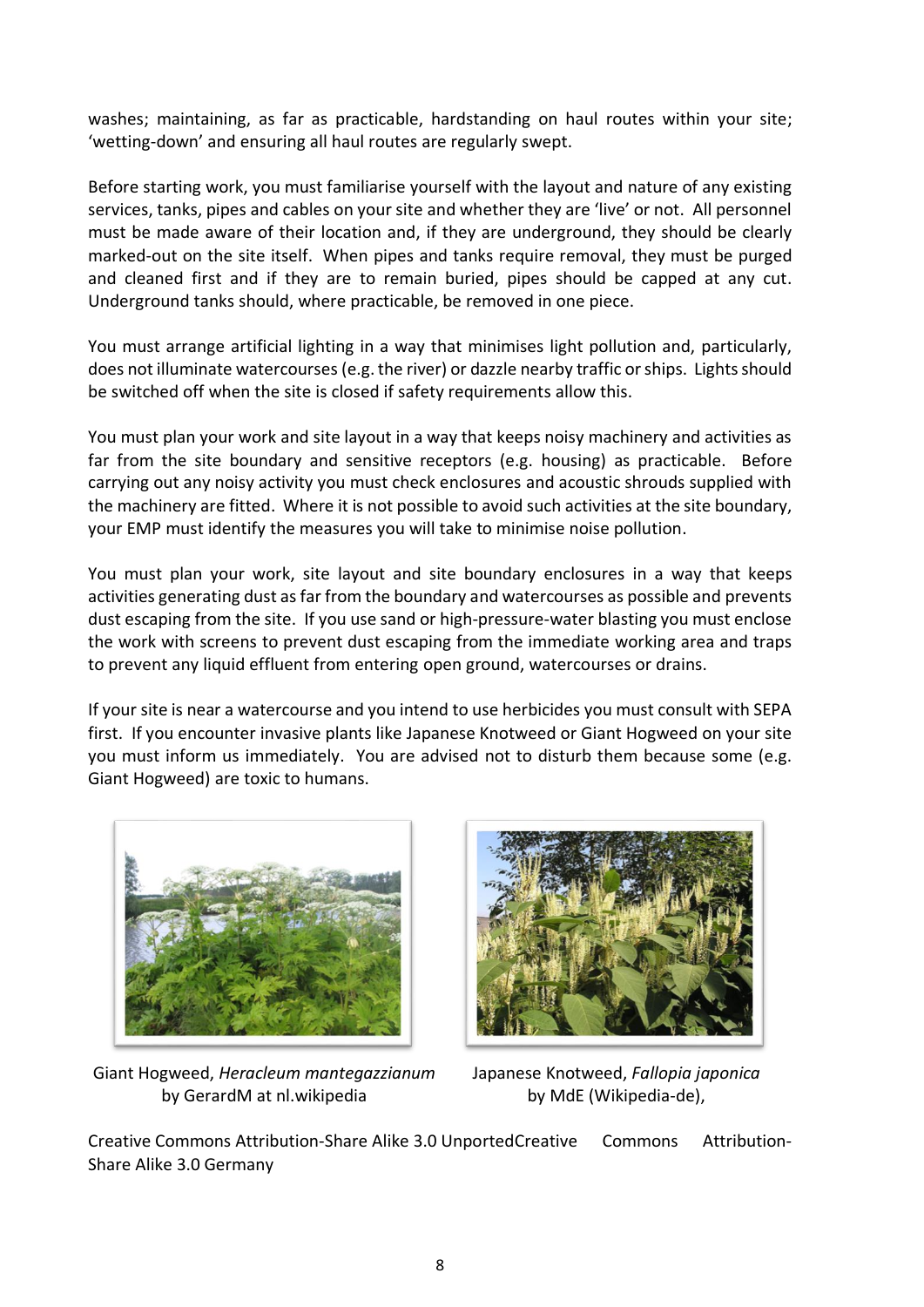# <span id="page-9-0"></span>**7. Machinery, Fuels and Chemicals**

Machinery, fuels and chemicals introduce a pollution risk to your site. From diesel to curing agents, many of the chemicals you will need have properties that can cause pollution. Root cause analysis has shown that the majority of pollution incidents at the harbour are caused by carelessness when storing, handling or using chemicals or fuels.

*If your carelessness is identified as the primary cause of a pollution incident, we will seek to recover any costs associated with making good the impact of the event from you and we will not consider any compensation event associated with delays or extra costs you have incurred.*

## <span id="page-9-1"></span>**7.1.REQUIREMENTS**

You should avoid the use of harmful chemicals and you may not use CHIP Code N chemicals (see right) without our approval. To provide approval we will need you to explain why there is no suitable alternative and your EMP must include the relevant safety data sheets.



When it is not possible to avoid the use of harmful chemicals you must adopt a system of work that restricts the amount of the chemical removed from the storage bund to no more than is needed for the immediate task. Your system of work must substantially reduce the risk that the chemical enters drain, groundwater or watercourses.

You must store harmful chemicals in suitable, labelled containers in properly constructed, covered and secure bunds more than 10m from watercourses or drains. Each bund must be able to contain at least 110% of the volume of the largest container in it or 25% of the total volume of all containers in it, whichever is greater. At each bund you must keep a well-stocked spill kit capable of absorbing/containing all the stored chemicals. Bunds and containers should be inspected regularly to ensure they are in good condition and free of spills, liquids and debris

You must store fuel on site in secured bowsers/tanks with integral secondary containment and fitted with a sight or gauge to measure the contents. Gauges, pipework and hoses must be kept within the secondary containment. Bowsers/tanks must be kept below roof level and more than 10m from watercourses, on a designated secure area of hard standing with a wellstocked 'oil only' spill kit at each. Bowsers and associated equipment should be locked when not in use and inspected regularly to ensure they are in good condition, operating as designed and that secondary containments are free of spills, liquids and debris.

You should not use jerry-cans or similar containers to distribute fuel around your site and should aim to fuel all machinery and vehicles on a designated area of hard standing. No plant except vessels may be fuelled within 10m of watercourses. During fuelling you must deploy drip trays below all filler caps and pipe connections and have a well-stocked 'oil only' spill kit beside the operation.

You must keep plant and vehicles clean, in a good state of repair and regularly check them for leaks and faults, paying particular attention to hydraulic hoses and connections. Maintenance or repairs must be carried out on an area of hard standing. If your site is within 10m of a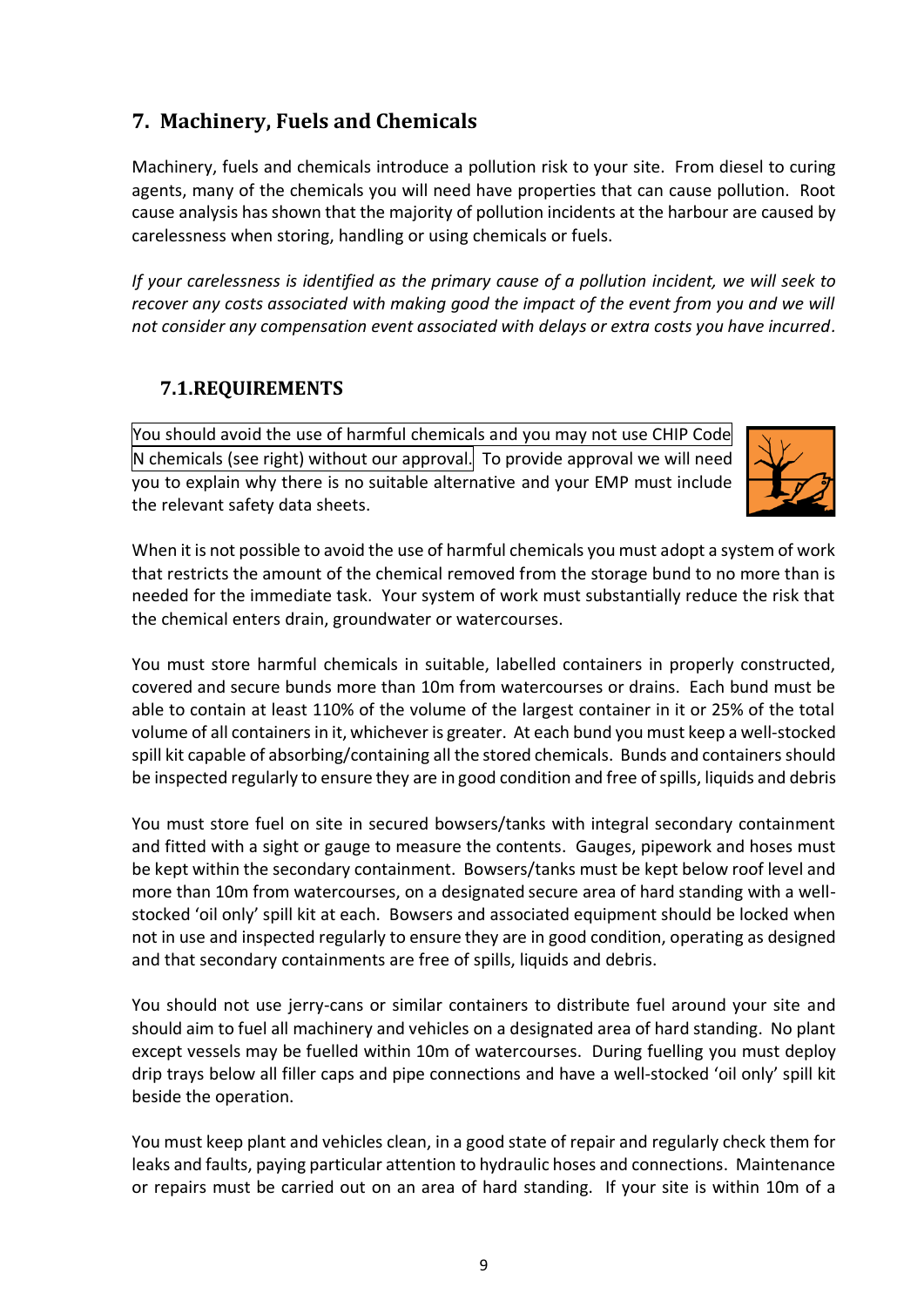watercourse you should, wherever the operating specifications permit it, use biodegradable, 'eco-friendly' additives, lubricants and hydraulic oils.

You should not 'ford' or operate any plant or vehicles in such a way that any part of them is submerged in water (excavator 'arms' may be used under water). When not in use, plant and vehicles must be switched off and kept above MHWS, more than 10m from watercourses and, where practicable, on hardstanding. *This does not apply to machinery that forms part of or is permanently mounted on a vessel.*

Static machinery (e.g. generators) must only be operated above MHWS and as far as is practicable from watercourses. If such plant is to be operated on open ground or within 10m of a watercourse it must be placed in a suitable drip tray that is kept free of debris and water. *This does not apply to machinery that forms part of or is permanently mounted on a vessel.*

We may require certain types of in-river works to be enclosed by containment. You must seek approval from us before using machinery mounted on a barge or in-river platform.

Before starting work you must give us a site plan showing the location of fuel bowsers, chemical stores and spill kits as well as an 'as full' contents list for each type of spill kit. Spill kits should be checked regularly to ensure they are properly stocked.

## <span id="page-10-0"></span>**8. Waste Management**

The construction industry is the UK's single largest source of landfilled waste. Waste is strictly controlled in order to minimise the amount sent to landfill, prevent it from being disposed of illegally and to protect the environment from pollution if it has harmful properties.

*It is not always obvious if a material meets the legal definition of waste. For example, even if you consider the demolition rubble and excavated soil you produce to be a raw material it may still be 'waste'. You should seek advice from SEPA if you are in any doubt about this.*

#### <span id="page-10-1"></span>**8.1.REQUIREMENTS**

Before you start work you must prepare a Site Waste Management Plan (SWMP) and submit it to us for approval. The SWMP must:

- a) identify a single person responsible for waste management.
- b) estimate the types and amounts of waste to be generated during the contract.
- c) establish quantifiable targets for the elimination, reduction, reuse and recycling of all types of waste, including demolition rubble and excavation arisings.

You must evaluate whether any waste produced on your site is hazardous (special) or not and commission Waste Acceptance Criteria (WAC) tests as required.

You must keep waste in an appropriate manner, depending on its properties, at designated, secure locations more than 10m from watercourses. Waste containers should be labelled and some types of waste may also need to be kept in a bund or covered to prevent ground contamination and protect watercourses.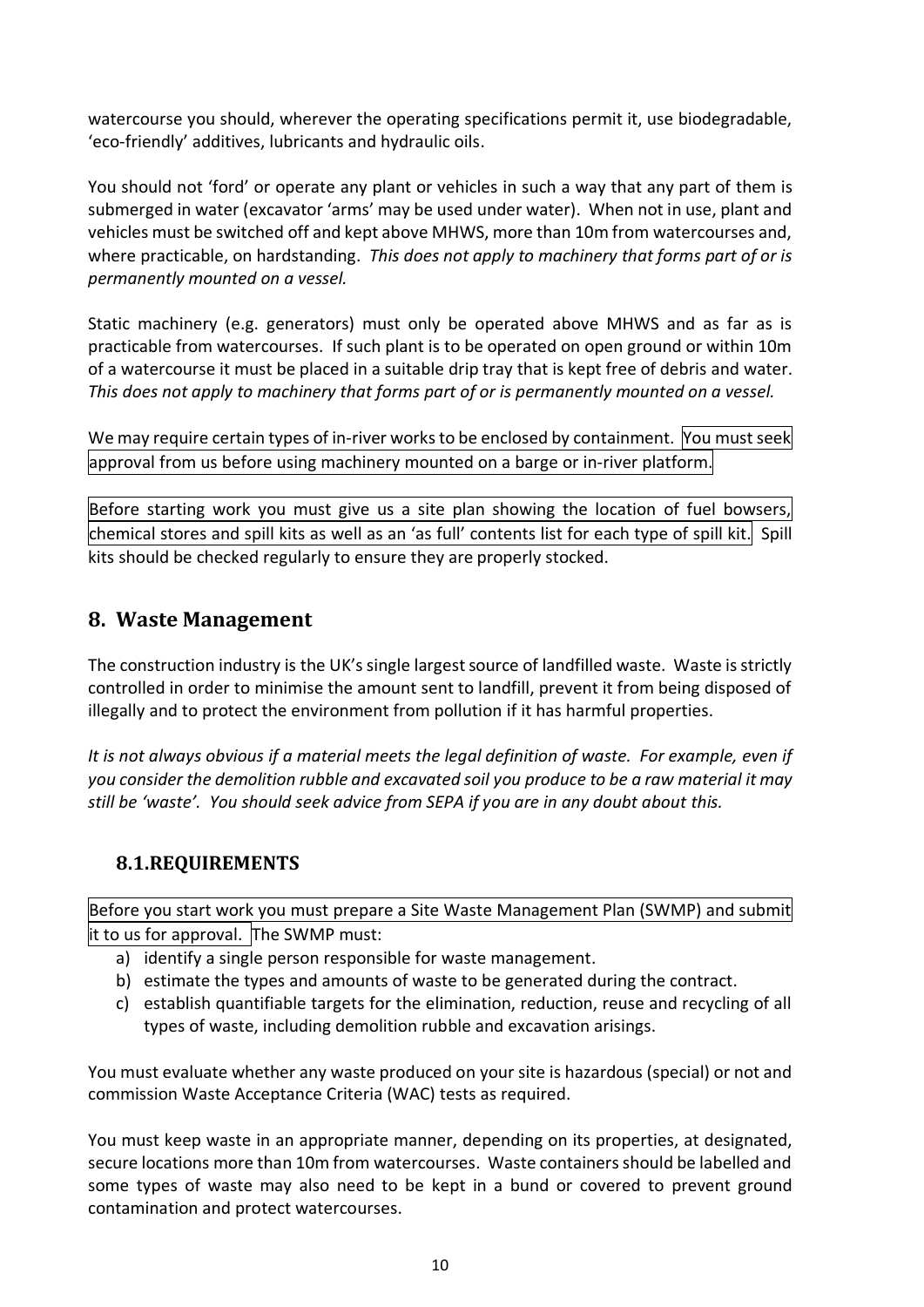You must ensure that the waste carrier provides a member of your staff with a Waste Transfer Note (WTN) or Consignment Note BEFORE each load of waste leaves your site. These must be dated and must adequately quantify and describe the waste, including the relevant European Waste Catalogue code, and where it came from. *N.B. "One load, excavation arisings" is not adequate, but "5 tonnes excavated sandy coloured soil and small stones from 0 to 2 m BGL at Commercial Quay per WAC Test 2131/1" is*.

You must keep a detailed up-to-date register of every waste transfer that occurs during the contract. The register is to be available for inspection in the site office and must include:

- a) every WTN and hazardous (special) waste Consignment Note received during the contract.
- b) a record of every carrier removing waste from the site during the contract, including a copy of their Waste Carrier Certificate.
- c) a record of every facility receiving waste from the site during the contract, including a copy of the exemption/permit for those facilities and information about what they have done with the waste e.g. whether it was landfilled or crushed for reuse.
- d) copies of correspondence with waste carriers and receivers to show that they understand the nature of the waste being handled by them, that they have received the relevant WAC tests and that they are capable of receiving that sort of waste and authorised to do so.

Every month, or at the end of the contract if it lasts less than one month, you must supply us with an updated copy of the SWMP indicating progress against the and a report summarising the types and amounts of waste removed from the site during that period and listing all the relevant receivers and carriers.

At the end of the contract you must supply us with a copy of the waste register.

#### <span id="page-11-0"></span>**9. Drainage and Dewatering**

Managing water quality is particularly important because of importance of protected species in the area and their sensitivity to the cumulative impact of many industrial and commercial processes around the harbour. Surface water drains, in particular, can have a significant impact on water quality because they can carry polluted and silty water direct to watercourses with little treatment.

Dealing with surface water and flooded excavations on a construction site can be especially complex, particularly if the site is in the tidal zone. As with most aspects of environmental management, the best approach is to consider these issues early on and plan your work accordingly, using a risk assessment approach.

*Very few discharges to watercourses are exempt from the need for authorisation from SEPA so you should study the guidance in* PPG 6 *and the requirements of* The Water Environment (Controlled Activities) (Scotland) Regulations 2011 *carefully. If a discharge needs to be created or altered temporarily it is your responsibility to seek SEPA's authorisation for this.*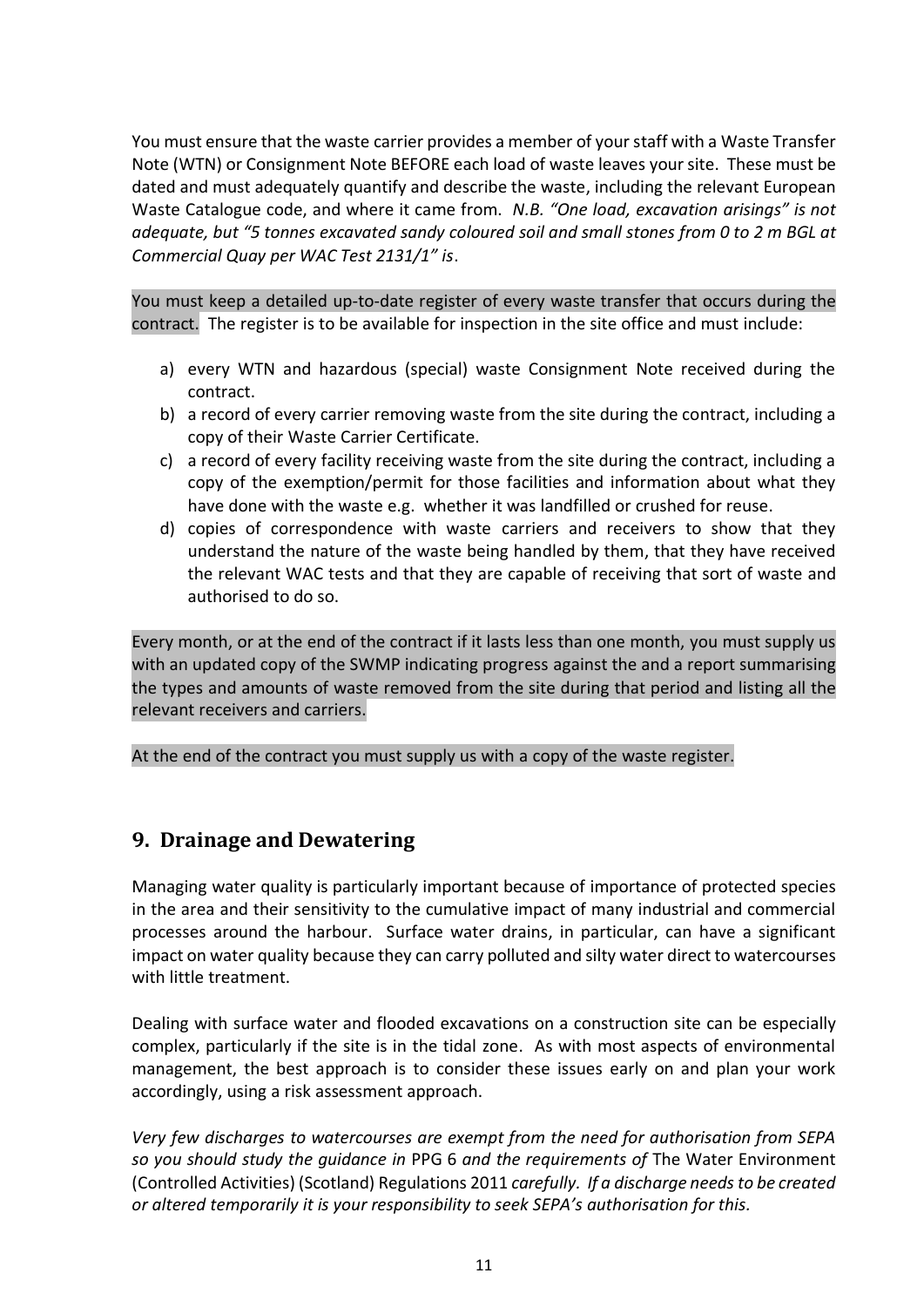## <span id="page-12-0"></span>**9.1.REQUIREMENTS**

Before starting work, you must familiarise yourself with the layout and nature of any controlled water, drains, discharges and associated infrastructure on and crossing your site. You should mark-out gullies and drains according to the following code: RED for those confirmed as leading to a foul sewer and BLUE for any others.

You must not allow untreated surface runoff from your site to drain directly into a watercourse at any time. Therefore, you must plan your work in a way that:

- a) minimises disruption to drains crossing your site, preserves the integrity of functioning drains as long as practicable and installs and commissions new drains as soon as practicable.
- b) preserves the integrity of existing hardstanding as long as possible and minimises the amount and area of open ground on your site at any time.
- c) considers tidal conditions and minimises the need for dewatering tidal excavations.

You must not allow any liquid other than uncontaminated surface runoff to enter BLUE drains. Wastewater from a process (e.g. vehicle washing) is generally 'trade effluent' and may only be discharged, with Scottish Water's agreement, to a RED drain or directly into a foul sewer.

If surface water drains are to be demolished before their replacements are commissioned you must prepare a plan explaining how you intend to provide temporary drainage during the intervening period and submit it to us for approval. The agreed measures must be implemented before any existing infrastructure is disturbed.

You must empty, wash and fully drain interceptors and settling tanks before they are removed or demolished. They should, where practicable, be removed in one piece.

You must give us as much notice as possible of the date when any new discharges forming part of the permanent works are to be commissioned. Ideally, this should be 16 weeks beforehand.

If your work is carried out under a Marine Licence it may, in certain circumstances, be acceptable for you to dewater a tidal excavation without authorisation from SEPA provided you comply with General Binding Rules 10 and 11 of *The Water Environment (Controlled Activities) (Scotland) Regulations 2011*. The discharge from this must run via an appropriately sized and properly installed silt trap or settling tank and must not cause pollution, visible discolouration or elevated suspended solids in the receiving water.

Where you are responsible for the design of new drains in the permanent works, each discharge should be designed in accordance with the latest government guidance/standards. We would expect any discharges to be fitted with a suitable settling tank and petroleum interceptor, an inspection/sampling chamber and a shut off valve. Before you begin to install new drains, the plans must be submitted to us for approval.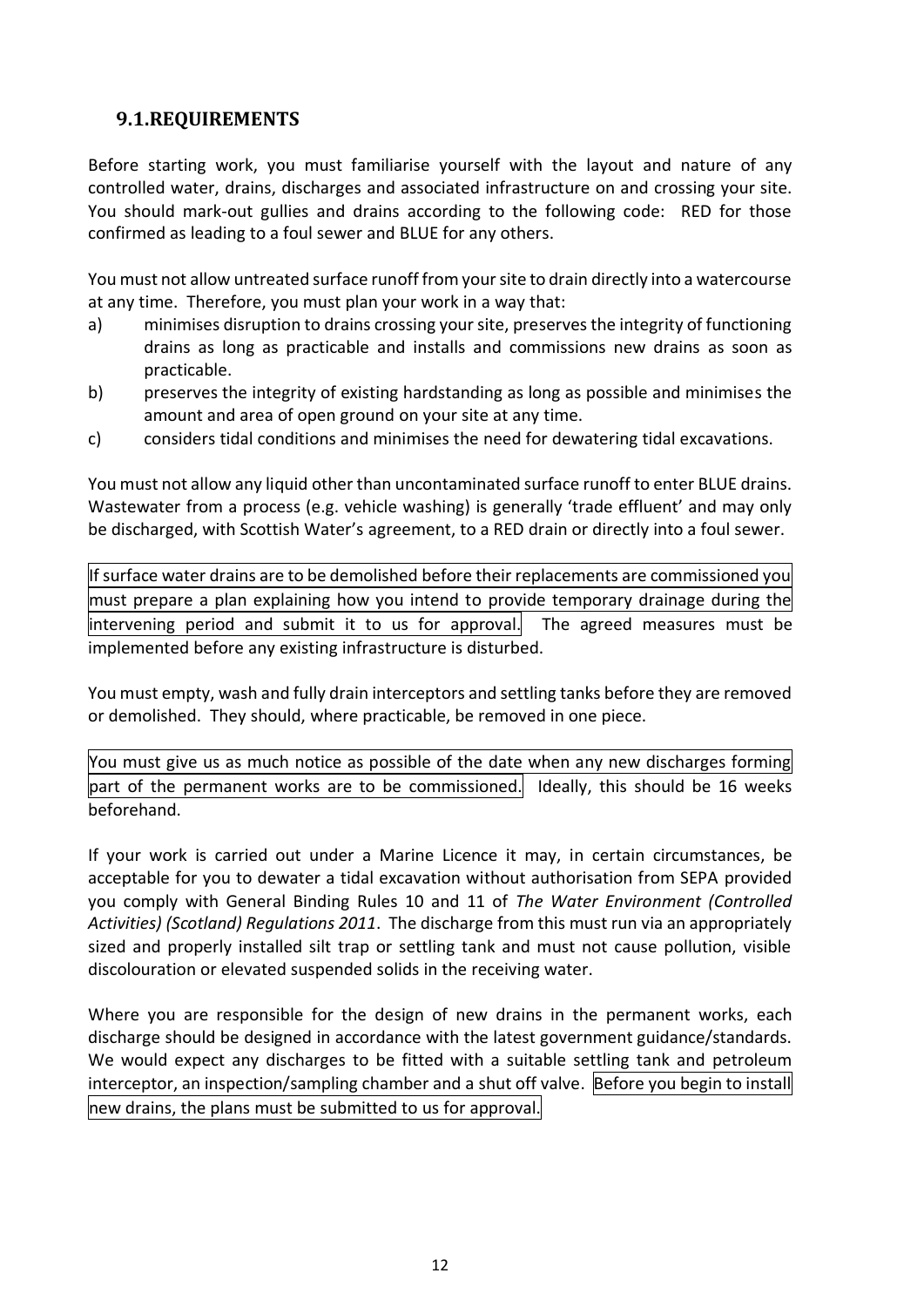# <span id="page-13-0"></span>**10. Excavations, Stockpiles and Fill**

Aberdeen Harbour has a long history of industrial use, much of this in days when the use of harmful chemicals and polluting activities was not controlled, so there is always the possibility of discovering ground contamination.

The proper management of excavations and stockpiles is important because open ground allows contamination to be mobilised into groundwater and bare soil, and stockpiled materials are a key source of silt in surface water runoff. Migratory fish are particularly sensitive to cloudy water.

*We may have carried out a site investigation into chemical ground conditions and included this information in your invitation to tender. You must decide whether this is sufficient for you to be confident you understand the nature of the soils you are working with. You should bear in mind that some imported fills may be classed as waste (even if they are being reused) so you may have to obtain a Waste Management Licence exemption from SEPA to use them.*

#### <span id="page-13-1"></span>**10.1. REQUIREMENTS**

You must plan your work in a way that preserves the integrity of existing hardstanding as long as possible and minimises the area and duration of open ground on your site at any time.

You must place stockpiles of material more than 10m from watercourses, grade them appropriately to prevent slippage and, if they are to remain present for longer than four weeks create temporary bunds and ditches around them to contain silty runoff.

You must keep a 'mass-haul log' of all material excavated, stored, imported or reused on site. This must be available for inspection in the site office and you must supply us with a copy at the end of the contract. It should accurately describe the nature of the material (see W4), its quantity, source, current location and final location – linking to the SWMP/Waste Register as required.

You may not import any fill to site without our approval. We will need to know and agree that the nature, chemical quality and source of the material is suitable. If you are placing fill in a watercourse, even temporarily, you must have a Marine Licence for the work and should ensure the material is free of fines/soil and will not cause pollution, visible discolouration or elevated suspended solids in the receiving water.

You must maintain a watching brief for evidence of ground contamination (e.g. oily smell or appearance) when removing hardstanding and opening or significantly enlarging excavations. The person doing this should be suitably experienced and must keep records, including photographs, of their observations to include in the log described in E3. Machine drivers should also be vigilant for ground contamination when they are working.

If you discover or suspect you have discovered previously unidentified contaminated ground you must stop any related work immediately and notify us. You should also cover the excavation as far as practicable. This is a compensation event.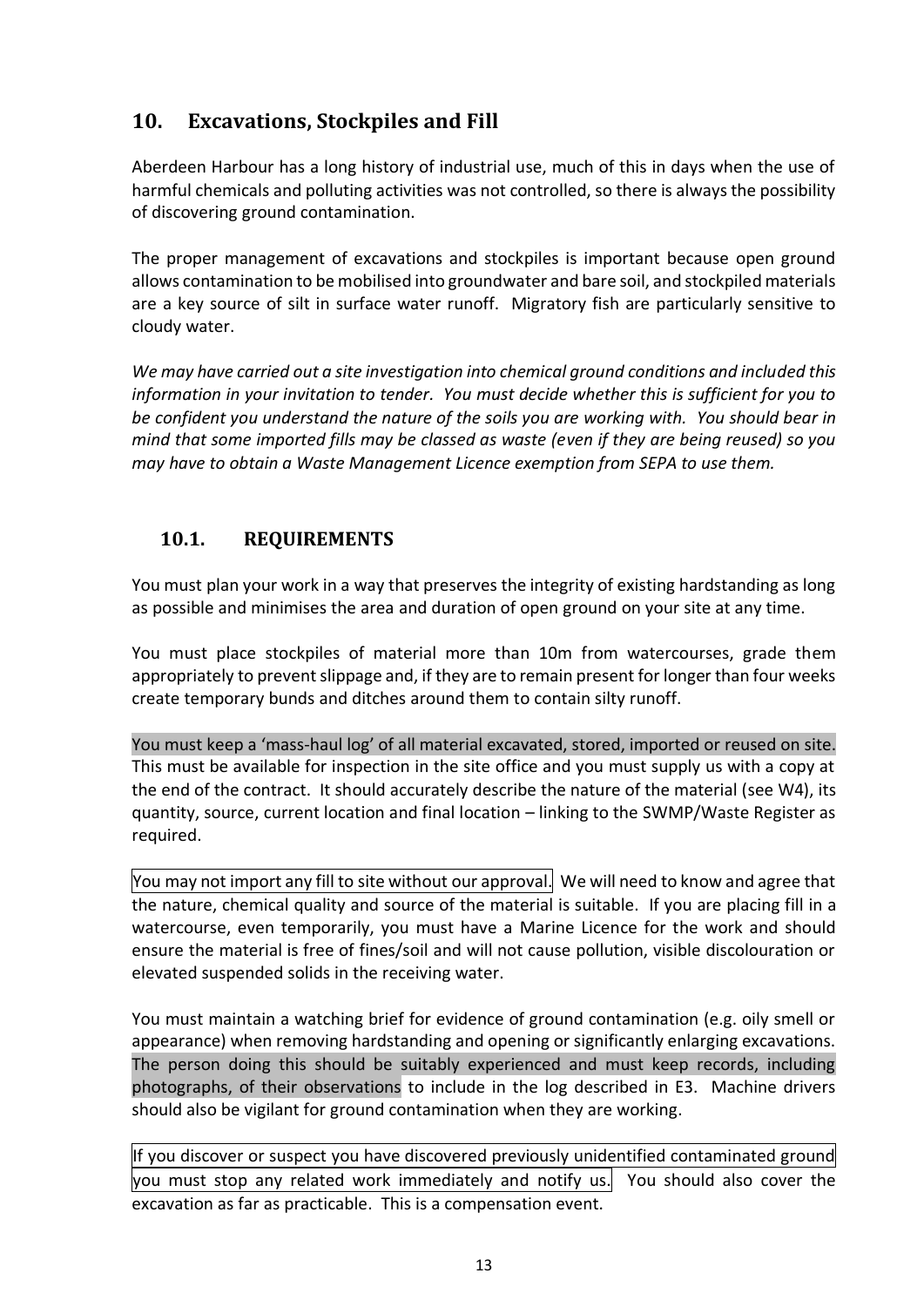Where ground is suspected to be or has been identified as contaminated you must not disturb  $|$ it or dewater the immediate area without approval from us. To provide approval we will need a detailed method statement covering the measures you will take to protect the environment and we may need to share this method statement with the appropriate regulators.

# <span id="page-14-0"></span>**11. Concrete, Cement and Grout**

Cementitious products are extremely alkaline and can have serious and long-lasting effects in the water environment. Your approach to using these materials should focus on the steps you need to take to effectively contain them in the pour area and prevent any loss to watercourses.

*Remember that requirement F1 applies to curing agents, retarders, moulding oils and other additives and requirement F2, especially in relation to fugitive spray, is relevant when choosing the way you apply these compounds to completed pours.*

## <span id="page-14-1"></span>**11.1. REQUIREMENTS**

You must plan your work in a way that minimises the need for underwater concrete pours. If they cannot be avoided you should discuss them with us and submit a method statement for us to approve before you begin.

You should plan pouring/injection in a way that allows maximum curing time before any cementitious material comes into contact with water, particularly when working in the tidal zone. Ideally, pouring/injection should begin on a falling tide as soon as the water level is low enough.

You must not allow any surplus cementitious product to be discharged into a watercourse or drain and should take all practicable steps to protect watercourses and drains from rebound/windblown spray, runoff from recent pours and spills and dribbles from shutters, pumps and hoppers.

You must designate an appropriate area for cleaning and washing vehicles and plant used for handling cementitious material. This area should not be on open ground and should impound any waste material and runoff so it can be disposed of properly. See also D3.

# <span id="page-14-2"></span>**12. Piling, Pile Removal and Drilling**

Piling and drilling are among the loudest activities that take place at Aberdeen Harbour. The noise and vibrations from these operations, especially if you are using an impact hammer, can cause distress to people living and working nearby and can be heard surprisingly far away.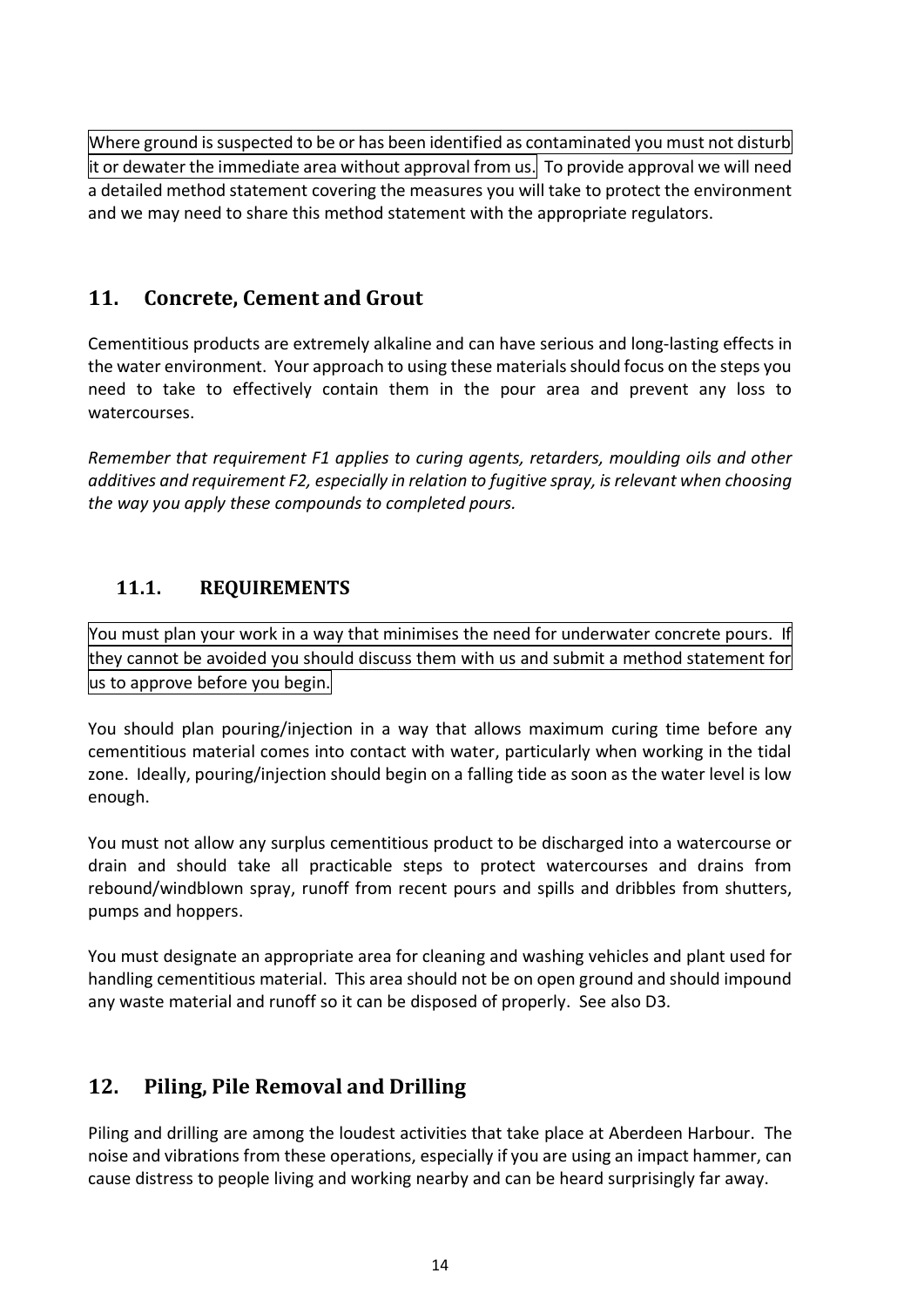Noise and vibration travels further and faster underwater so even if you are driving piles in the river environment it can easily be sensed by fish and marine mammals; deterring them from moving though the harbour, reducing their ability to hunt and maybe even causing permanent physical harm or death.

*It may be possible to vary P4 if your location, activity and equipment substantially reduces the possibility of disturbance but you should not assume that such an agreement can be reached when developing your programme or calculating your price.*

# <span id="page-15-0"></span>**12.1. REQUIREMENTS**

Your EMP must include measures to monitor, control and mitigate the noise and vibration produced by driving/removing piles or drilling. You may not use diesel impact hammers.

You must plan your work in a way that makes use of a hydraulic jack or vibro-hammer wherever practicable and for as long as possible, and should only use impact hammers to drive piles to 'set' or when adverse ground conditions require it.

You must fit any acoustic shrouds to the hammer before operating it and use a 'soft-start' procedure when piling within 50m of watercourses. The 'soft-start' procedure is for the hammer to be started on the lowest possible power setting/drop height and run up to working power/height over a period of at least five minutes. The 'soft-start' procedure should be repeated after any break in operations lasting longer than 20 minutes.

Unless agreed otherwise you may only drive/remove piles or drill between sunrise or 0700 (whichever is later) and 1900 or sunset (whichever is earlier) on weekdays. You may also drive/remove piles or drill between sunrise or 0700 (whichever is later) and 1300 on Saturdays. You may not drive/remove piles or drill on Sundays or public/local holidays.

# **13. Additional Information**

This Code of Conduct for Contractors shall be read in conjunction with the AHB Environmental Code of Practice, AHB Port Access Policy/Procedure and the Aberdeen Harbour Handbook. The latest version of all documents can be obtained from the Compliance Department at Aberdeen Harbour.

# <span id="page-15-1"></span>**14. History of Changes & Scheduled Reviews**

| <b>Date</b> | <b>Reason for review</b> | <b>Details of Any Changes Made</b>                                                                 |  |
|-------------|--------------------------|----------------------------------------------------------------------------------------------------|--|
| 07.07.2020  | Added History of changes | Added history of changes section to the<br>document for future changes being made                  |  |
|             |                          | to the document.                                                                                   |  |
| 03.08.2020  | Updated document.        | Reviewed and included reference to the<br>AHB Port Access/Policy and Aberdeen<br>Harbour Handbook. |  |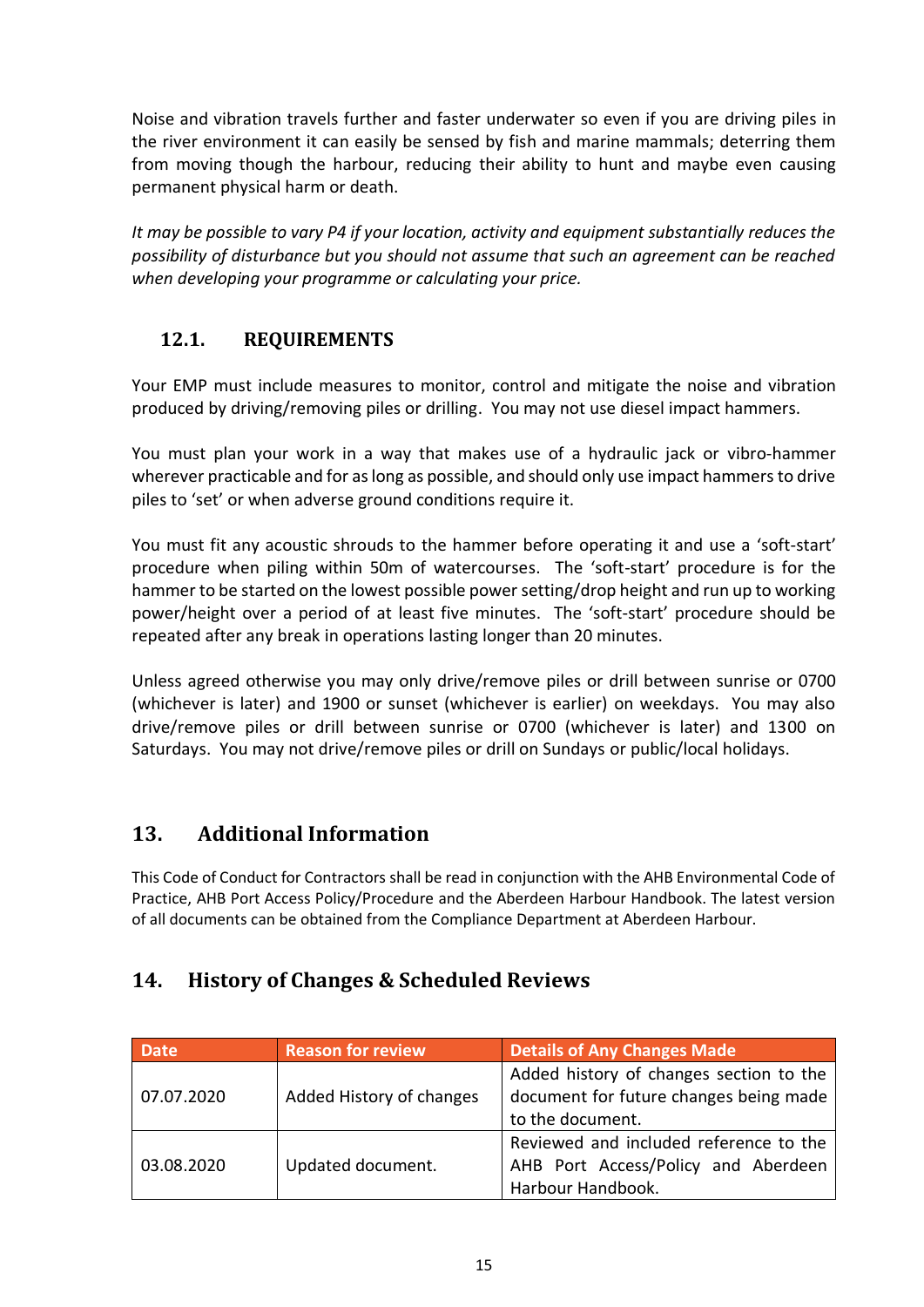#### Contractors Certificate

#### **Aberdeen Harbour Board**

I have received a copy of Aberdeen Harbour Board Environmental Code of Practice, General Requirements. I will distribute a copy of this code to each of my managers or supervisors engaged on the contract work.

My company's employees and any sub-contractors will be instructed to work to the code throughout any contract.

I understand that employees who contravene good practice may be asked to leave the site and may not be allowed further entry.

I undertake to ensure that no work will be done until this certificate is completed and a copy returned.

| Name of<br><b>Contractors</b><br>Company: | <b>Contact</b> | Number:           |
|-------------------------------------------|----------------|-------------------|
| <b>Address:</b>                           |                | <b>Post Code:</b> |

| Signed: |
|---------|
|         |